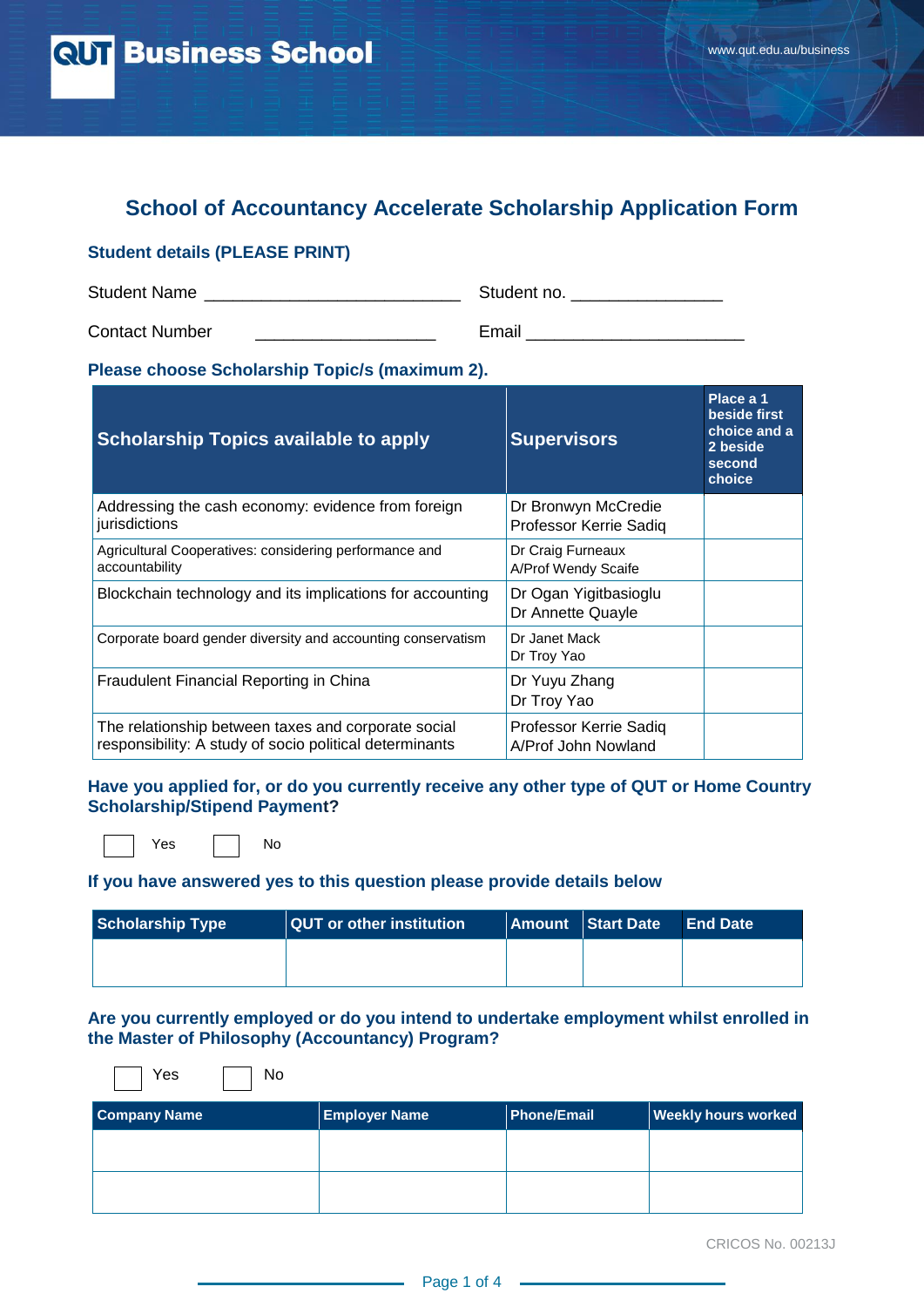**What are your career goals? Do you intend to pursue a business or academic career? How do you see the Master of Philosophy program contributing to these goals?**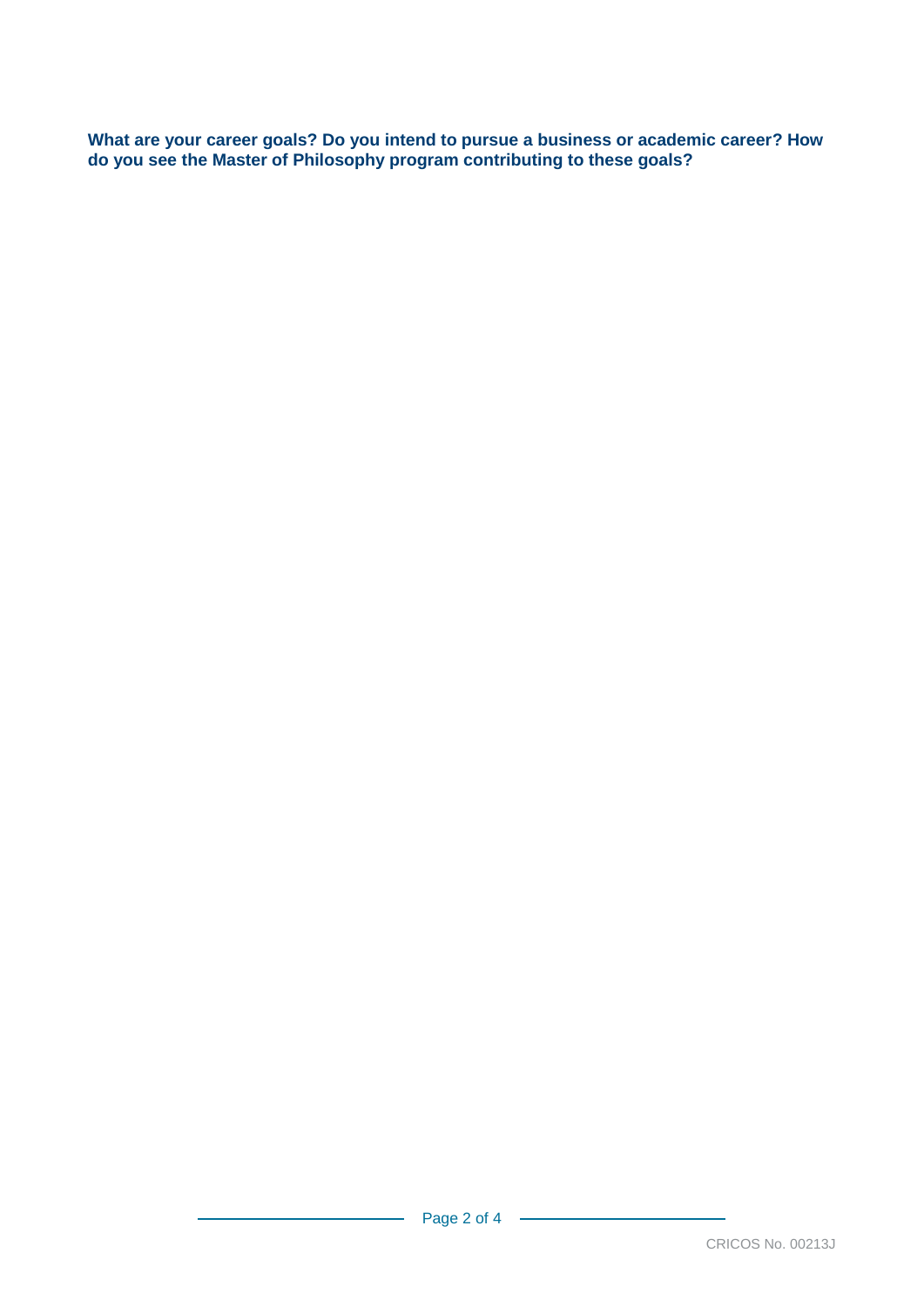## **Please submit this application to:** [acchdrcoordinator@qut.edu.au](mailto:acchdrcoordinator@qut.edu.au)

| <b>OFFICE USE ONLY</b>                                         |  |  |
|----------------------------------------------------------------|--|--|
| <b>School Authorisation</b>                                    |  |  |
| Name / Designation                                             |  |  |
| Rejected<br>Approved                                           |  |  |
| Signature<br>Date<br>2017                                      |  |  |
| Scholarship appointment form and request for Fee Waiver to RSC |  |  |
|                                                                |  |  |
| Approved<br>Rejected                                           |  |  |

## **School of Accountancy**

### **Terms and Conditions of Funding**

The purpose of the Scholarship is to help support a full-time candidate undertake the Master of Philosophy research degree within the School of Accountancy and is funded through the School of Accountancy, QUT Business School.

### **Terms of Scholarship**

The duration of the Scholarship will not be longer than the period required to complete the relevant course of study. This award is for Master of Philosophy (Accountancy) and the term of the Scholarship will be for 18 months. No extension of the scholarship will be granted.

### **Conditions of Scholarship**

- **1.** QUT reserves the right to terminate the scholarship after 6 months should a recipient's progress be deemed unsatisfactory and/or the recipient fails to maintain an appropriate GPA of 5.0 in all required coursework units.
- **2.** If you withdraw after census date you will be liable for the tuition fees of the units that you were enrolled in, and be required to repay any received scholarship funds to the School of Accountancy within 30 days.
- **3.** The Scholarship amount is AU\$19,830 per annum and will be paid as a fortnightly stipend. The Scholarship will cease on submission of thesis for examination. At this time you will be deemed as completed and not enrolled.
- **4.** As the scholarship is for full-time study, it is expected that you will commit no less than 30 hours per week to study, allowing up to 10 hours during the normal week for paid employment.
- **5.** Approval to undertake paid employment must be obtained through the Head of School, on the advice of the principal supervisor.
- **6.** Students who are recipients of other scholarships are not eligible for this Scholarship.